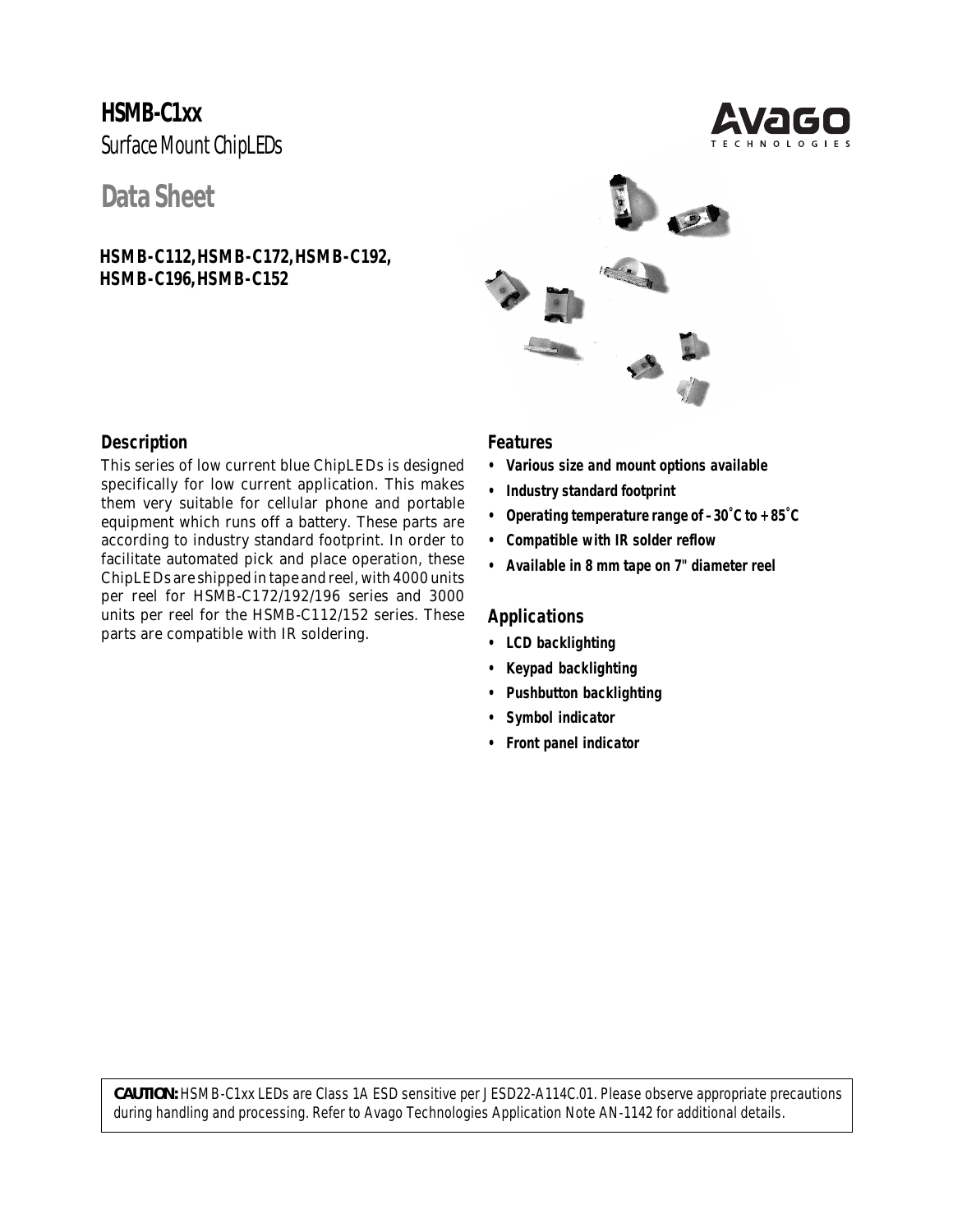### **Package Dimensions**





**HSMx-C112**



**HSMx-C152**

**NOTES:**

**1. ALL DIMENSIONS IN MILLIMETERS (INCHES). 2. TOLERANCE IS ± 0.1 mm (± 0.004 IN.) UNLESS OTHERWISE SPECIFIED.**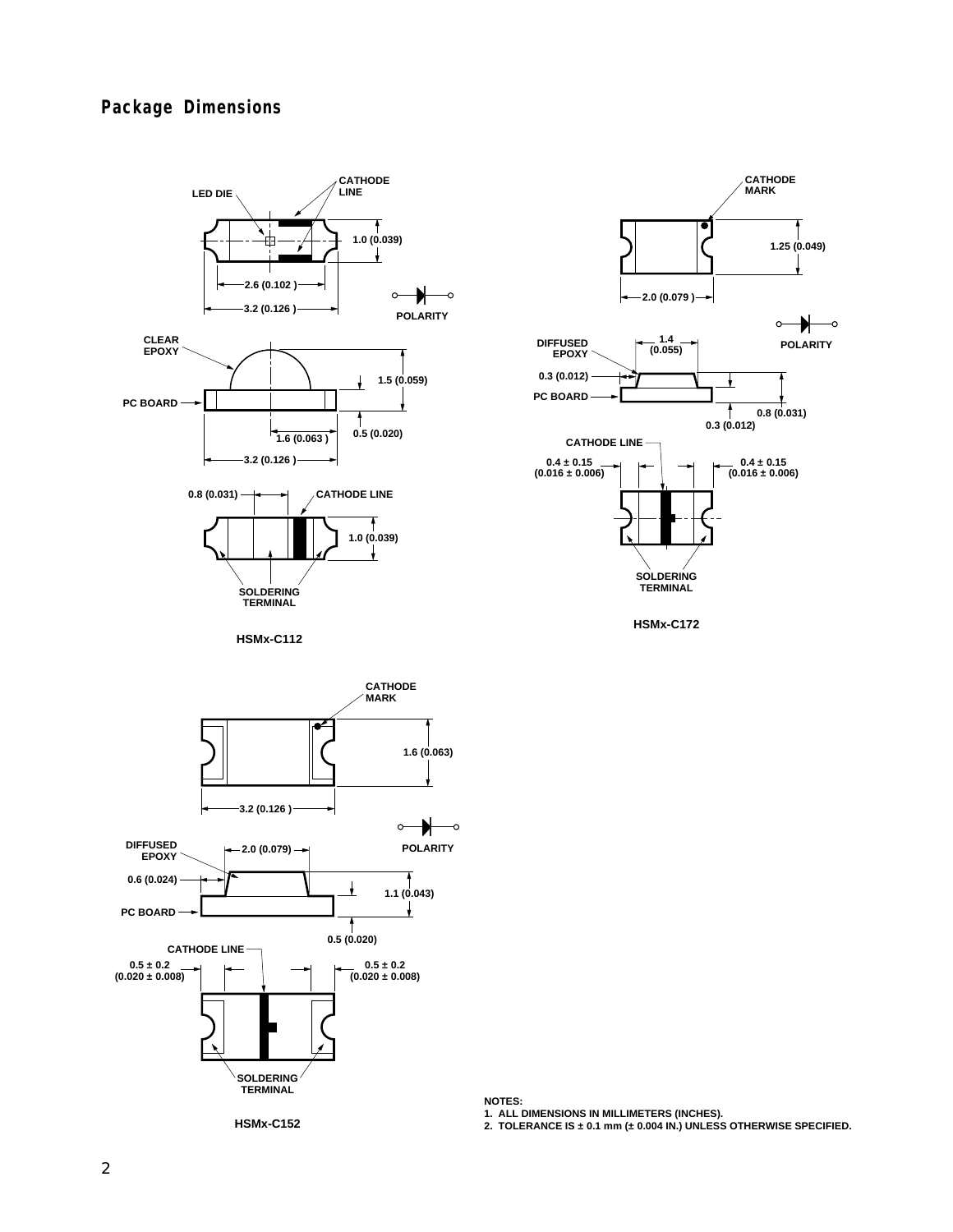### **Package Dimensions**





**NOTES:**

**1. ALL DIMENSIONS IN MILLIMETERS (INCHES). 2. TOLERANCE IS ± 0.1 mm (± 0.004 IN.) UNLESS OTHERWISE SPECIFIED.**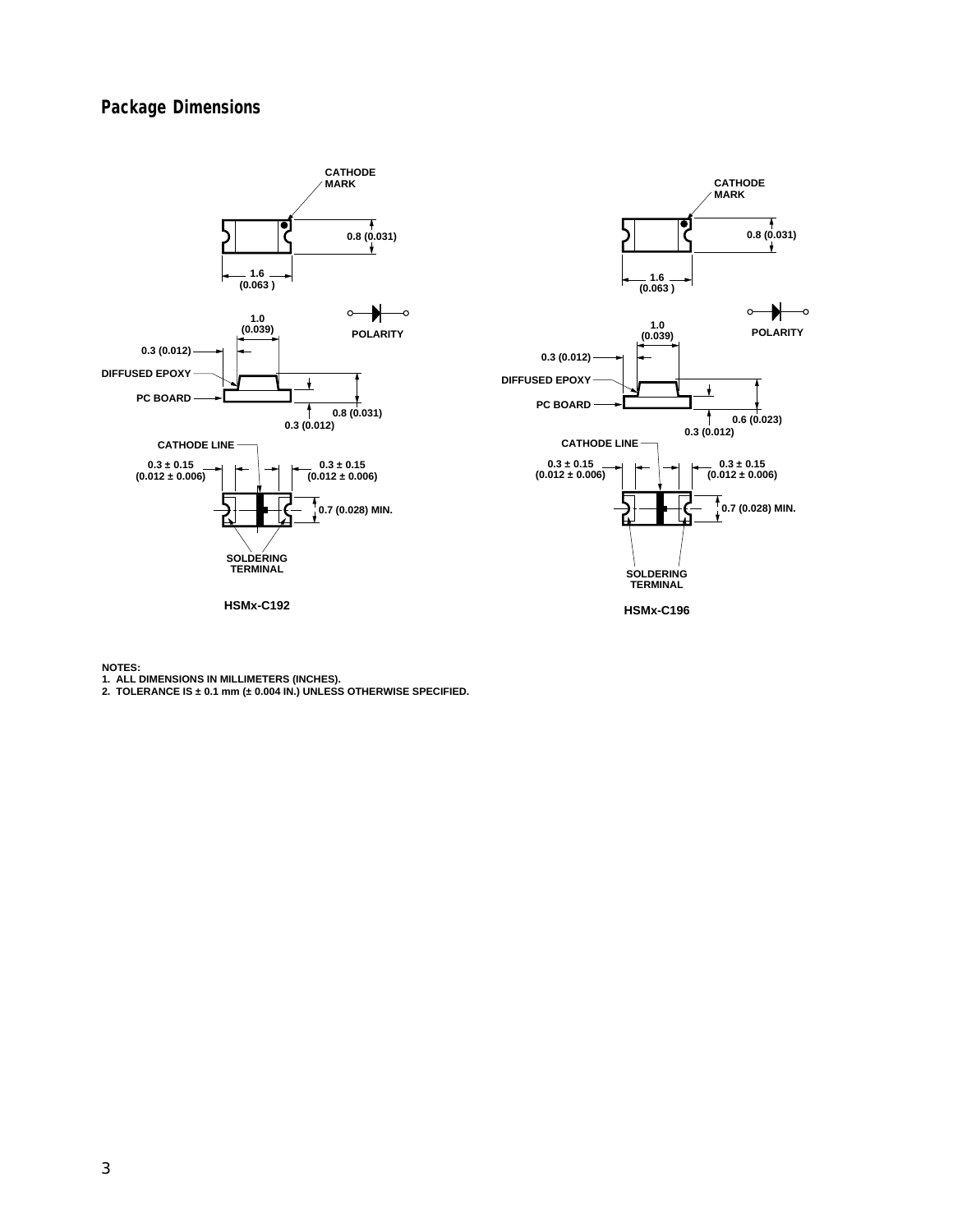#### **Device Selection Guide**

| Package Dimension (mm)                     | <b>GaN Blue</b> | <b>Package Description</b> |
|--------------------------------------------|-----------------|----------------------------|
| 1.6 (L) x 0.8 (W) x 0.6 (H)                | HSMB-C196       | Untinted, Diffused         |
| 1.6 (L) x 0.8 (W) x 0.8 (H)                | HSMB-C192       | Untinted, Diffused         |
| 2.0 (L) x 1.25 (W) x 0.8 (H)               | HSMB-C172       | Untinted, Diffused         |
| 3.2 (L) x 1.5 (W) x 1.0 (H) <sup>[1]</sup> | HSMB-C112       | Untinted, Nondiffused      |
| 3.2 (L) x 1.6 (W) x 1.1 (H)                | HSMB-C152       | Untinted, Diffused         |

**Note:**

1. Right angle package.

### Absolute Maximum Ratings at  $T_A = 25^\circ C$

| Parameter                             | HSMB-C112/172/192/196/152                   | <b>Units</b> |
|---------------------------------------|---------------------------------------------|--------------|
| DC Forward Current <sup>[1]</sup>     | 10                                          | mA           |
| Power Dissipation                     | 46                                          | mW           |
| Reverse Voltage ( $I_R = 100 \mu A$ ) | 5                                           | v            |
| <b>LED Junction Temperature</b>       | 95                                          |              |
| Operating Temperature Range           | $-30$ to $+85$                              | °C.          |
| Storage Temperature Range             | $-40$ to $+85$                              | °C.          |
| Soldering Temperature                 | See reflow soldering profile (Figure 7 & 8) |              |

**Note:**

1. Derate linearly as shown in Figure 4.

### **Electrical Characteristics at T<sub>A</sub> = 25°C**

|                          | Forward<br>Voltage<br>$V_F$ (Volts)<br>@ $I_F = 10$ mA |      | Reverse<br><b>Breakdown</b><br>$V_R$ (Volts)<br><i>®</i> $IR = 100 μA$ | Capacitance C<br>$(pF)$ , $V_F = 0$ ,<br>$f = 1$ MHz | Thermal<br>Resistance<br>$R\theta$ J-PIN $(°C/W)$ |
|--------------------------|--------------------------------------------------------|------|------------------------------------------------------------------------|------------------------------------------------------|---------------------------------------------------|
| <b>Part Number</b>       | Typ.                                                   | Max. | Min.                                                                   | Typ.                                                 | Typ.                                              |
| HSMB-C152/C172/C192/C196 | 4.0                                                    | 4.6  |                                                                        | 43                                                   | 550                                               |
| HSMB-C112                | 4.0                                                    | 4.6  | b                                                                      | 43                                                   | 550                                               |

VF Tolerance: ± 0.1 V

## **Optical Characteristics at TA = 25°C**

| <b>Part Number</b> | Luminous<br>Intensity<br>$I_{V}$ (mcd)<br>@ 10 $mA^{[1]}$<br>Min. | Typ. | Peak<br>Wavelength<br>$\lambda_{\rm peak}$ (nm)<br>Typ. | Color<br><b>Dominant</b><br>Wavelength<br>$\lambda_{d}^{[2]}$ (nm)<br>Typ. | <b>Viewing Angle</b><br>$2\theta_{1/2}$ Degrees <sup>[3]</sup><br>Typ. | Luminous<br><b>Efficacy</b><br>$\eta_v(\text{Im}/w)$<br>Typ. |
|--------------------|-------------------------------------------------------------------|------|---------------------------------------------------------|----------------------------------------------------------------------------|------------------------------------------------------------------------|--------------------------------------------------------------|
| HSMB-C112          | 1.1                                                               | 3.1  | 428                                                     | 462                                                                        | 130                                                                    | 55                                                           |
| HSMB-C172          | 1.1                                                               | 3.0  | 428                                                     | 462                                                                        | 170                                                                    | 55                                                           |
| HSMB-C192          | 1.1                                                               | 3.0  | 428                                                     | 462                                                                        | 170                                                                    | 55                                                           |
| HSMB-C196          | 1.1                                                               | 3.0  | 428                                                     | 462                                                                        | 170                                                                    | 55                                                           |
| HSMB-C152          | 1.1                                                               | 3.0  | 428                                                     | 462                                                                        | 170                                                                    | 55                                                           |

**Notes:**

1. The luminous intensity  $I_v$  is measured at the peak of the spatial radiation pattern which may not be aligned with the mechanical axis of the lamp package.

2. The dominant wavelength  $\lambda_d$  is derived from the CIE Chromatically Diagram and represents the perceived color of the device.

 $3. \theta_{1/2}$  is the off-axis angle where the luminous intensity is 1/2 the peak intensity.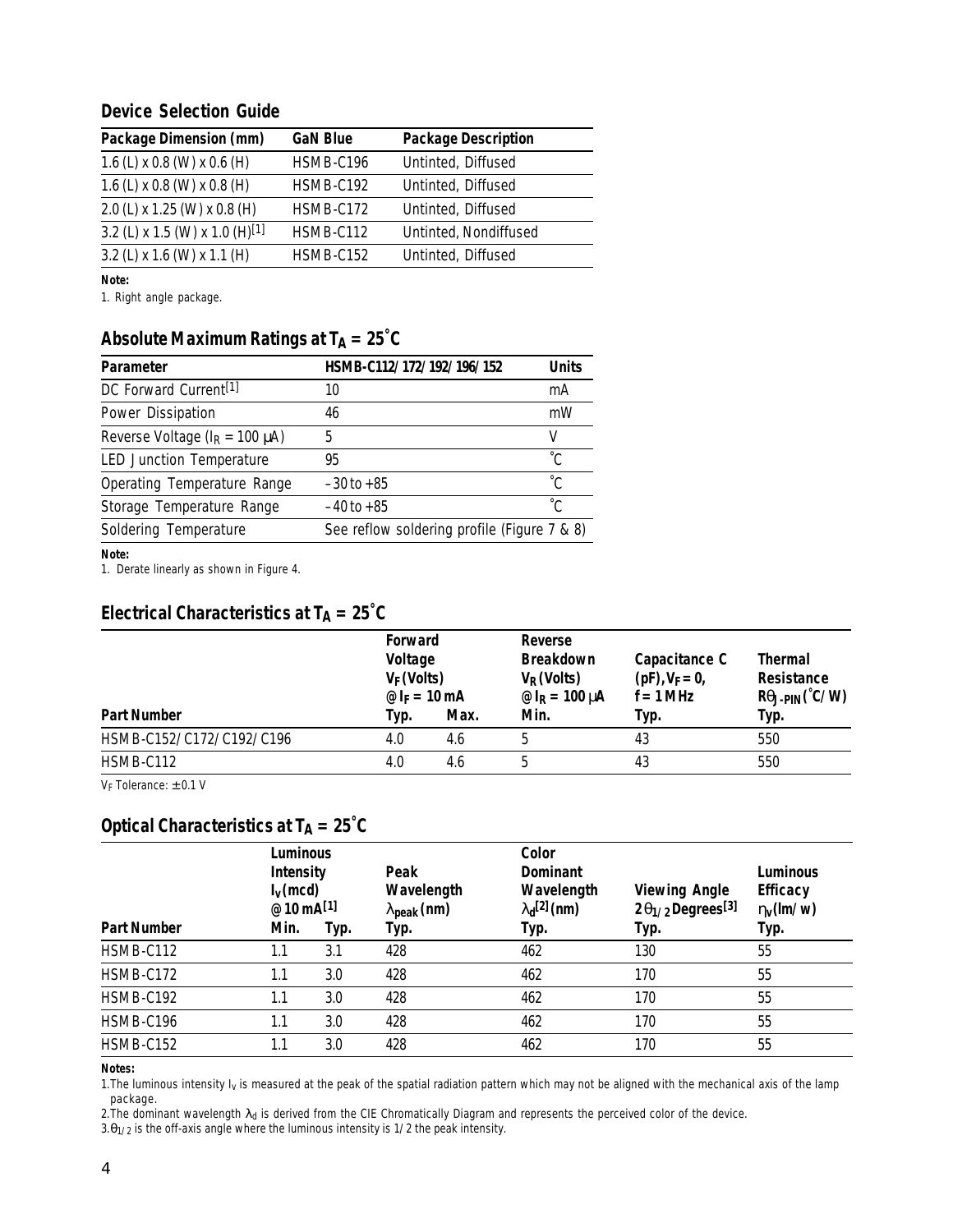#### **Blue Color Bin Limits[1]**

|                           | Dom. Wavelength (nm) |      |  |
|---------------------------|----------------------|------|--|
| <b>Bin ID</b>             | Min.                 | Max. |  |
| А                         | 460                  | 465  |  |
| B                         | 465                  | 470  |  |
| $\overline{\overline{c}}$ | 470                  | 475  |  |
| D                         | 475                  | 480  |  |
| Tolerance: $\pm 1$ nm     |                      |      |  |

Light Intensity (L ) Rin Limits<sup>[1]</sup>





**Figure 1. Relative intensity vs. wavelength. Figure 2. Forward current vs. forward voltage.**

| Intensity (mcd)                                                                               |              |         |  |  |
|-----------------------------------------------------------------------------------------------|--------------|---------|--|--|
| <b>Bin ID</b>                                                                                 | Min.         | Max.    |  |  |
| A                                                                                             | 0.11         | 0.18    |  |  |
| B                                                                                             | 0.18         | 0.29    |  |  |
| $\overline{C}$                                                                                | 0.29         | 0.45    |  |  |
| $\overline{D}$                                                                                | 0.45         | 0.72    |  |  |
| E                                                                                             | 0.72         | 1.10    |  |  |
| $\overline{F}$                                                                                | 1.10         | 1.80    |  |  |
| G                                                                                             | 1.80         | 2.80    |  |  |
| $\overline{H}$                                                                                | 2.80         | 4.50    |  |  |
| J                                                                                             | 7.20<br>4.50 |         |  |  |
| K                                                                                             | 7.20         | 11.20   |  |  |
| $\mathsf{L}% _{0}\left( \mathsf{L}_{1}\right) ^{2}\mathsf{L}_{1}\left( \mathsf{L}_{2}\right)$ | 11.20        | 18.00   |  |  |
| M                                                                                             | 18.00        | 28.50   |  |  |
| N                                                                                             | 28.50        | 45.00   |  |  |
| $\overline{P}$                                                                                | 45.00        | 71.50   |  |  |
| $\overline{Q}$                                                                                | 71.50        | 112.50  |  |  |
| $\overline{\mathsf{R}}$                                                                       | 112.50       | 180.00  |  |  |
| $\mathsf{S}$                                                                                  | 180.00       | 285.00  |  |  |
| $\bar{t}$                                                                                     | 285.00       | 450.00  |  |  |
| $\overline{U}$                                                                                | 450.00       | 715.00  |  |  |
| $\overline{\mathsf{v}}$                                                                       | 715.00       | 1125.00 |  |  |
| W                                                                                             | 1125.00      | 1800.00 |  |  |
| X                                                                                             | 1800.00      | 2850.00 |  |  |
| Y                                                                                             | 2850.00      | 4500.00 |  |  |
| Tolerance: $\pm$ 15%                                                                          |              |         |  |  |





**Figure 3. Luminous intensity vs. forward current.**

**Figure 4. Maximum forward current vs. ambient temperature.**





#### **Notes:**

- 1. Bin categories are established for classification of products. Products may not be available in all categories. Please contact your Avago srepresentative for information regarding currently available bins.
- 2. The Iv binning specification set-up is for lowest allowable Iv binning only. There are no upper Iv bin limits.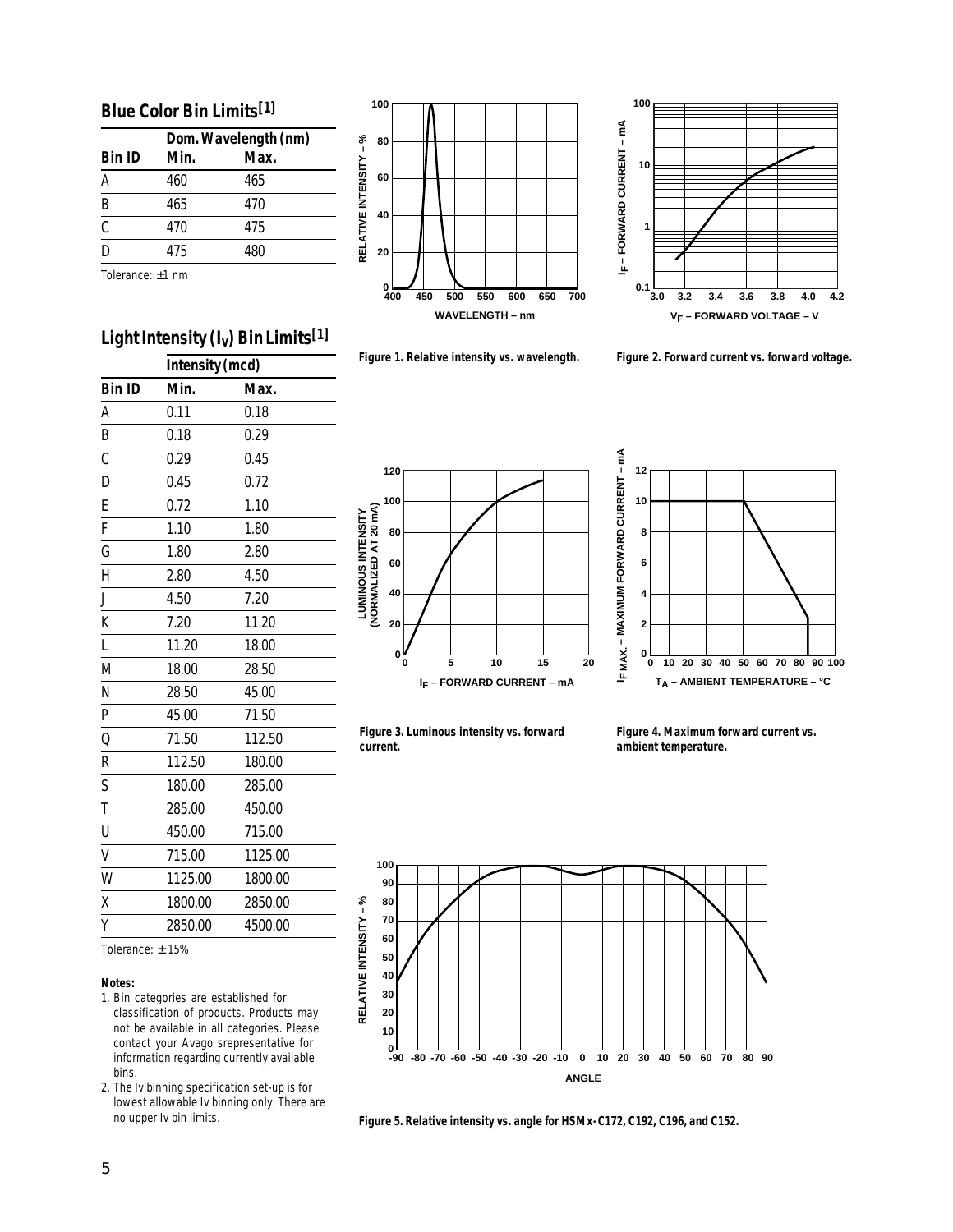







**Figure 6. Relative intensity vs. angle for HSMx-C112. Figure 8. Recommended Pb-free reflow soldering profile.**







**1.2 (0.047) 1.2 (0.047) 0.9 (0.035) 1.2 (0.047)**

**Figure 9. Recommended soldering pattern for HSMx-C112. Figure 10. Recommended soldering pattern for HSMx-C172.**



**Figure 12. Recommended soldering pattern for HSMx-C152.**

**Figure 11. Recommended soldering pattern for HSMx-C192 and HSMx-C196.**

**NOTE: 1. ALL DIMENSIONS IN MILLIMETERS (INCHES).**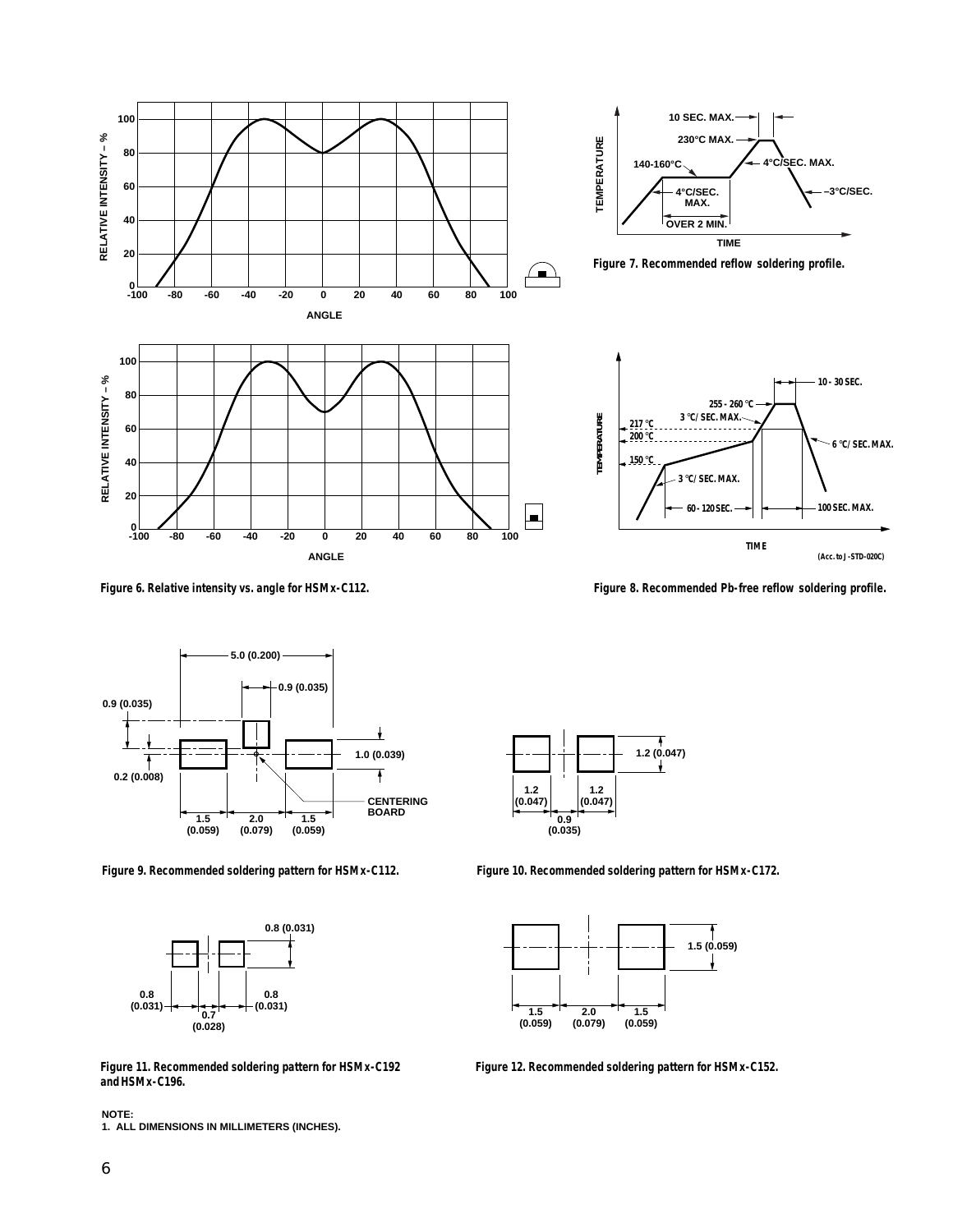

**Figure 13. Reeling orientation.**



**NOTE: 1. ALL DIMENSIONS IN MILLIMETERS (INCHES).**

**Figure 14. Reel dimensions.**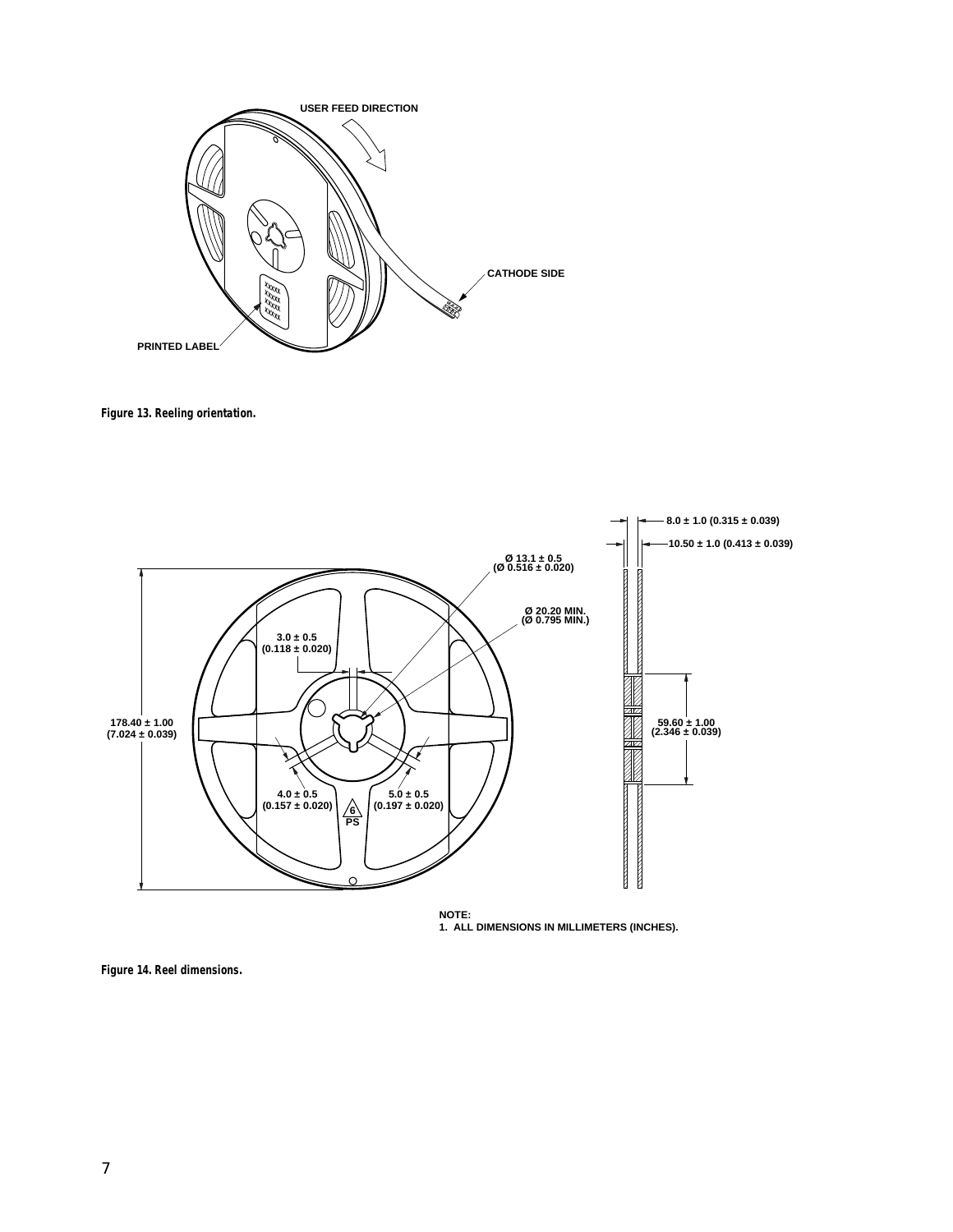

**Figure 15. Tape dimensions.**



**Figure 16. Tape leader and trailer dimensions.**

#### **NOTES:**

- **1. ALL DIMENSIONS IN MILLIMETERS (INCHES).**
- **2. TOLERANCE IS ± 0.1 mm (± 0.004 IN.) UNLESS OTHERWISE SPECIFIED.**

### **Convective IR Reflow Soldering**

For more information on IR reflow soldering, refer to Application Note 1060, *Surface Mounting SMT LED Indicator Components*.

### **Storage Condition: 5 to 30**°**C @ 60% RH max.**

Baking is required under the condition:

- a) the blue silica gel indicator becoming white/transparent color
- b) the pack has been open for more than 1 week

Baking recommended condition:  $60 \pm 5^{\circ}$ C for 20 hours.